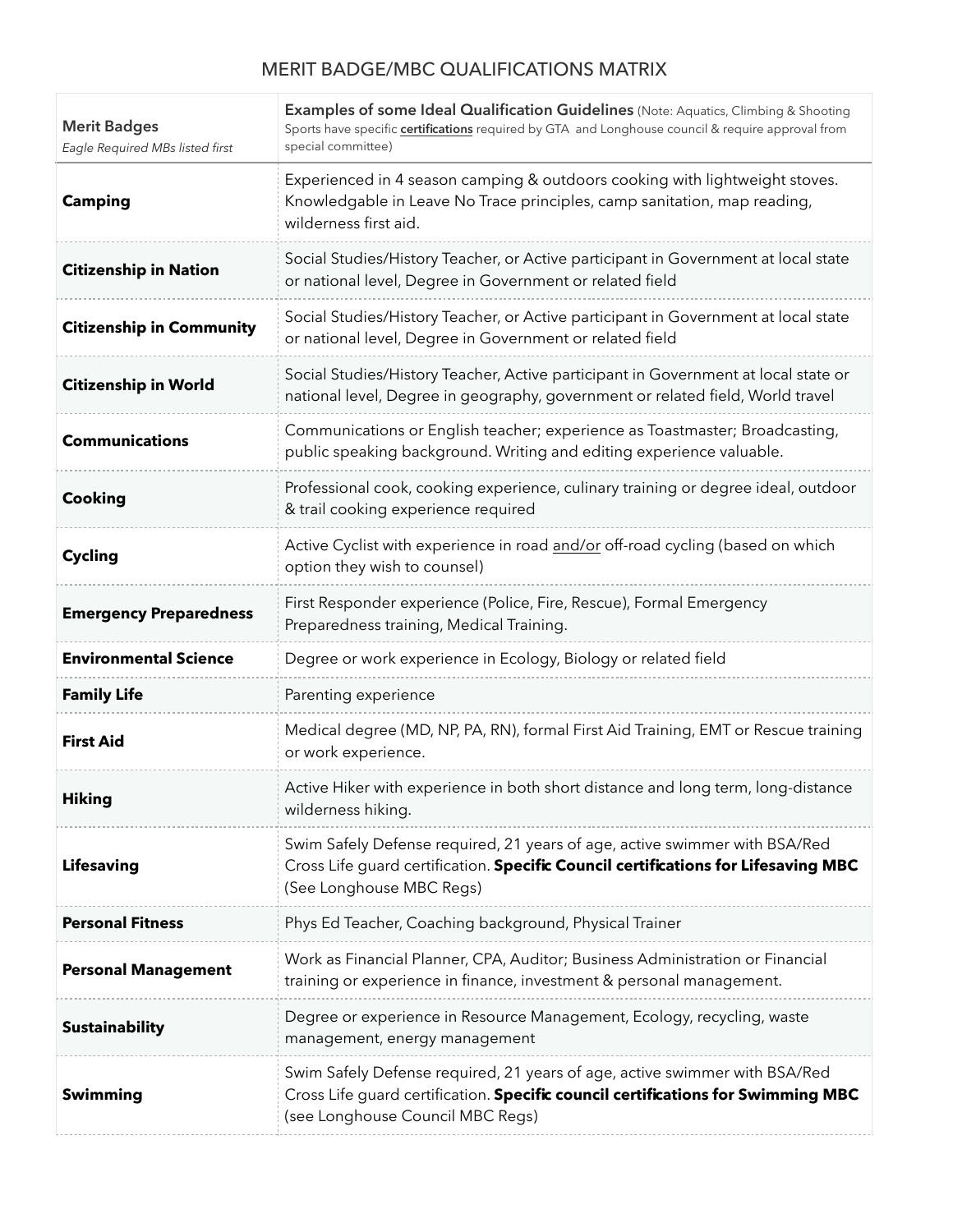| <b>Merit Badges</b>           | Examples of some Ideal Qualification Guidelines (Note: Aquatics, Climbing & Shooting<br>Sports have specific <i>certifications</i> required by GTA and Longhouse council & require approval from<br>special committee) |
|-------------------------------|------------------------------------------------------------------------------------------------------------------------------------------------------------------------------------------------------------------------|
| <b>American Business</b>      | Degree in Business Administration or relevant work experience in creating or<br>managing a business                                                                                                                    |
| <b>American Cultures</b>      | Knowledge of a variety of cultural, religious & ethnic groups and their traditions<br>in the US                                                                                                                        |
| American Heritage             | Degree in American History or related field, Membership and active participation<br>in Historical Association, VFW, DAR or similar organization                                                                        |
| American Labor                | Degree or experience in Labor Relations or related field, union representation                                                                                                                                         |
| <b>Animal Science</b>         | Degree in Animal Science or Animal Husbandry, experience in livestock farming                                                                                                                                          |
| Animation                     | College or informal training in skills of animation. experience in various types of<br>animation, access to animation equipment & software                                                                             |
| Archaeology                   | Degree in Archaeology or related field, Experience working in a museum or at an<br>archaeological site.                                                                                                                |
| Archery                       | Specific certifications to be an Archery MBC (see Longhouse Council MBC<br>Regs)                                                                                                                                       |
| Architecture                  | Degree or work experience in Architecture or related field                                                                                                                                                             |
| Art                           | Formal training in Art or Art Education, experience as a commercial or fine artist                                                                                                                                     |
| Astronomy                     | Degree in Astronomy, science education, or related fields, experience using<br>telescopes & observing the heavens.                                                                                                     |
| Athletics                     | Training/experience as a Physical Education teacher or Coach                                                                                                                                                           |
| <b>Automotive Maintenance</b> | Experience in Auto Maintenance                                                                                                                                                                                         |
| Aviation                      | Certified pilot, pilot training, education in Aeronautical engineering or related<br>field, model airplane experience                                                                                                  |
| Backpacking                   | Experience backpacker/hiker with wilderness camping experience. Wilderness<br>first aid a plus.                                                                                                                        |
| Basketry                      | Training & experience as a Basket maker                                                                                                                                                                                |
| <b>Bird Study</b>             | Formal training in Biology related field or an avocation for & experience in Bird<br>Watching                                                                                                                          |
| <b>Bugling</b>                | Experience as a bugler or trumpet player.                                                                                                                                                                              |
| Canoeing                      | Experienced Canoist Specific certifications to be an Canoeing MBC (See<br>Longhouse MBC Regs)                                                                                                                          |
| Chemistry                     | Chemistry or Science Teacher or work experience in a chemistry related field.                                                                                                                                          |
| Chess                         | Experienced chess player                                                                                                                                                                                               |
| Climbing                      | Experience & training in Climbing skills. BSA Climb on Safely training. Specific<br>certifications to be an Climbing MBC (See Longhouse MBC Regs)                                                                      |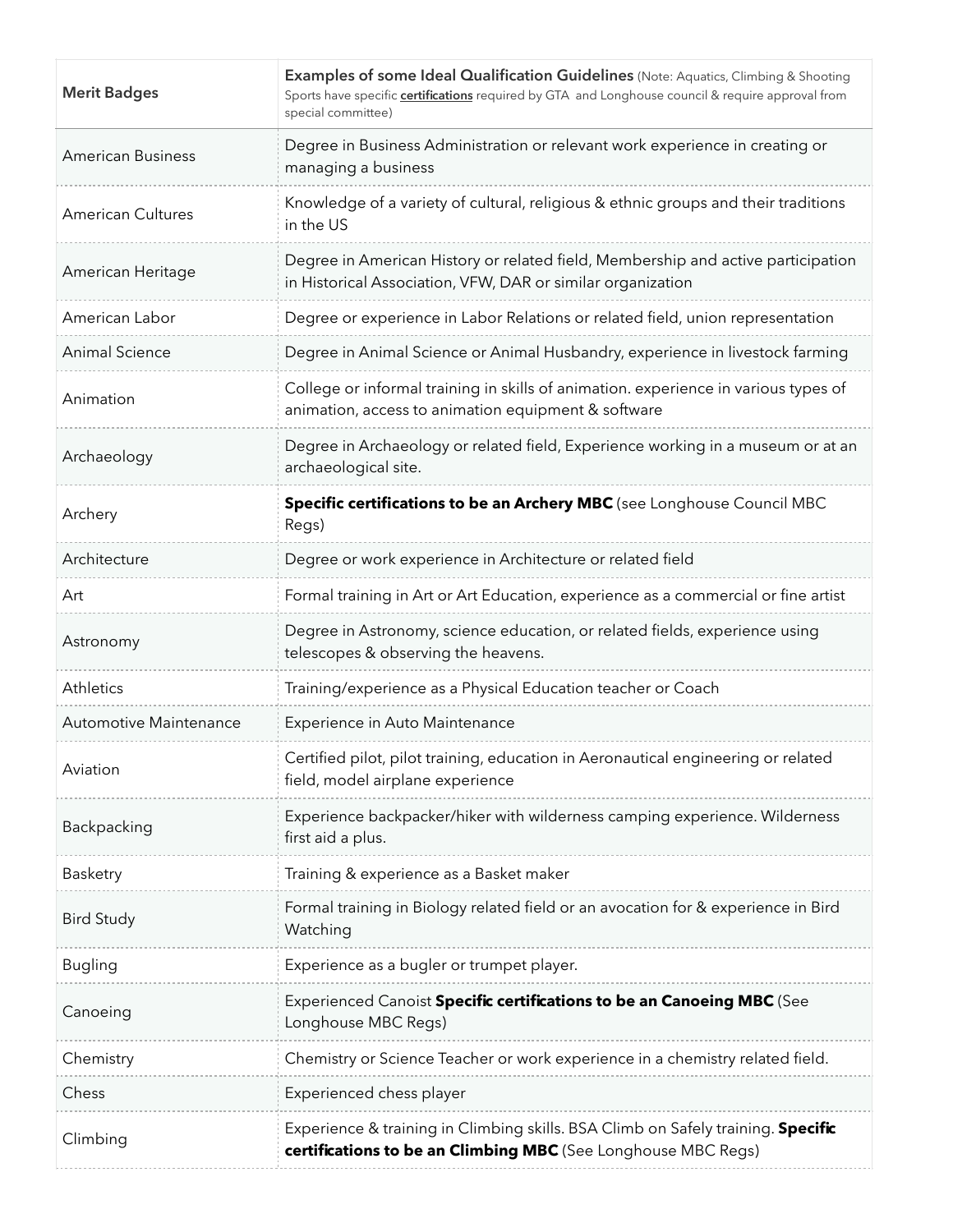| <b>Merit Badges</b>         | Examples of some Ideal Qualification Guidelines (Note: Aquatics, Climbing & Shooting<br>Sports have specific <b>certifications</b> required by GTA and Longhouse council & require approval from<br>special committee)             |
|-----------------------------|------------------------------------------------------------------------------------------------------------------------------------------------------------------------------------------------------------------------------------|
| Coin Collection             | <b>Active Numismatist</b>                                                                                                                                                                                                          |
| Collections                 | Active collector of antiques or other collectibles                                                                                                                                                                                 |
| <b>Composite Materials</b>  | Degree in Materials Engineering, Chemistry or related field, Work experience in<br>composite materials production                                                                                                                  |
| <b>Crime Prevention</b>     | Degree in and/or work experience in Law Enforcement or related field                                                                                                                                                               |
| Dentistry                   | DDS or Dental Assistant degree                                                                                                                                                                                                     |
| Digital Technology          | Employment or Experience using a wide variety of Digital Technologies, including<br>computers, digital cameras, scanners, mobile devices, and the internet. Ability to<br>use a variety of applications for a variety of functions |
| <b>Disability Awareness</b> | Experience providing services for individuals with disabilities, having a disability<br>or family member with a disability.                                                                                                        |
| Dog Care                    | Training or experience in Veterinary care, experience in care of dogs                                                                                                                                                              |
| Drafting                    | Training and/or experience in various forms of drafting (paper & CAD). Should<br>have access to CAD software for scout use.                                                                                                        |
| Electricity                 | Work experience as an electrician or electrical contractor                                                                                                                                                                         |
| Electronics                 | Work experience or training in electronics, digital electronics or electrical<br>engineering                                                                                                                                       |
| Energy                      | Work experience or education in the field of energy management. Familiarity with<br>various forms of energy generation.                                                                                                            |
| Engineering                 | College education or work experience in Engineering field                                                                                                                                                                          |
| Entrepreneurship            | Experience in starting your own business, Education or experience in Business<br>Administration                                                                                                                                    |
| Exploration                 | Experience in exploration, expedition planning, preparation & participation.                                                                                                                                                       |
| Farm Mechanics              | Trained Farm Mechanic or experience in operation & maintenance of farm<br>equipment.                                                                                                                                               |
| Fingerprinting              | Employment in or Experience in Law Enforcement                                                                                                                                                                                     |
| Fire Safety                 | Degree, formal training and experience as a Fireman or Volunteer Fireman                                                                                                                                                           |
| Fish & Wildlife Mgmt.       | Degree in Wildlife or resource management, work experience in this field,<br>advocacy work in fish & wildlife conservation                                                                                                         |
| Fishing & Fly Fishing       | Experienced Fisherman/Fly Fisherman                                                                                                                                                                                                |
| Forestry                    | Forestry, Forestry Biology, or degree or related field, work experience in forest<br>management.                                                                                                                                   |
| Game Design                 | Experienced game player, experience designing games preferred                                                                                                                                                                      |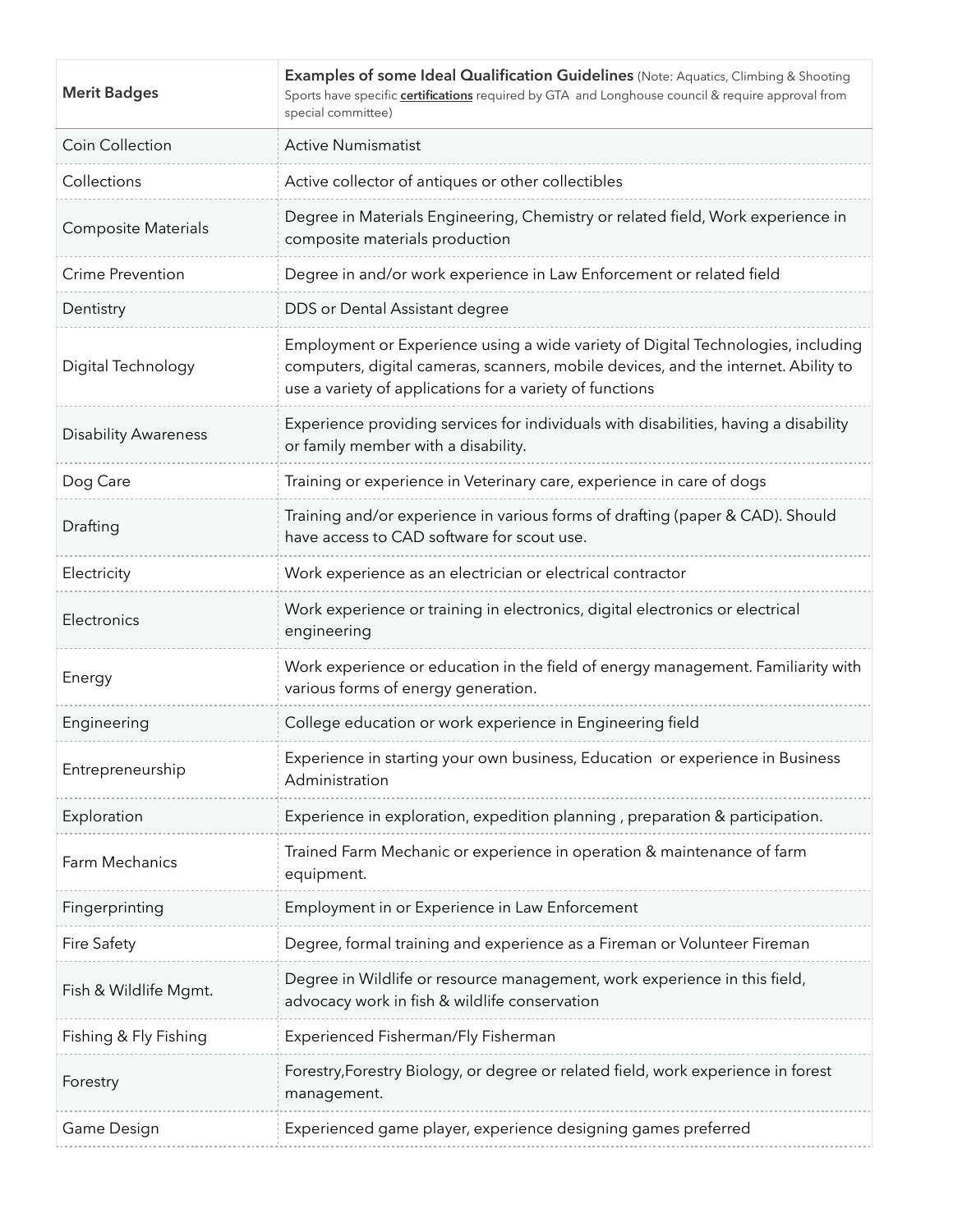| <b>Merit Badges</b>     | Examples of some Ideal Qualification Guidelines (Note: Aquatics, Climbing & Shooting<br>Sports have specific certifications required by GTA and Longhouse council & require approval from<br>special committee) |
|-------------------------|-----------------------------------------------------------------------------------------------------------------------------------------------------------------------------------------------------------------|
| Gardening               | Formal Training in Horticulture ideal, experience in gardening                                                                                                                                                  |
| Genealogy               | Experience in doing genealogical research                                                                                                                                                                       |
| Geocaching              | Experience in Geocaching & use of a GPS                                                                                                                                                                         |
| Geology                 | Degree or work experience in Geology, Earth Sciences or related field                                                                                                                                           |
| Golf                    | Experienced golfer                                                                                                                                                                                              |
| Graphic Arts            | Experienced Graphic Artist w/access to facilities for requirements 3 & 4                                                                                                                                        |
| Home Repairs            | Experience in performing basic home repairs (electrical, plumbing, carpentry, etc)                                                                                                                              |
| Horsemanship            | Experienced equestrian                                                                                                                                                                                          |
| Indian Lore             | Knowledge of Native American history & culture                                                                                                                                                                  |
| Insect Study            | Degree in Entomology, Biology or related field. Experience collecting insects.                                                                                                                                  |
| Inventing               | Degree in Engineering, experience as an inventor                                                                                                                                                                |
| Journalism              | Degree or Work experience in Journalism either print, online, radio or video                                                                                                                                    |
| Kayaking                | Experienced Kayaker. Specific certifications to be an Kayak MBC (See<br>Longhouse Council MBC Regs)                                                                                                             |
| Landscape Architecture  | Degree in or work experience in Landscape architecture                                                                                                                                                          |
| Law                     | Law Degree or experience working in a law firm or law enforcement.                                                                                                                                              |
| Leatherwork             | Experience in the craft of leather working.                                                                                                                                                                     |
| Mammal Study            | Degree or training in Biology, Animal Science, Wildlife management or related<br>field.                                                                                                                         |
| Medicine                | Medical degree (MD, NP, PA, RN, Pharmacy)                                                                                                                                                                       |
| Metalwork               | Experience in the craft of metalworking.                                                                                                                                                                        |
| Mining in Society       | Degree in Mining Engineering or related field, work in the mining industry                                                                                                                                      |
| Model Design & Building | Experience in modeling & model building as work or a hobby                                                                                                                                                      |
| Motorboating            | 21 years of older, Completion of Safety afloat, Experience and knowledge of<br>power boating principles Specific Council Certifications for Motorboating<br><b>MBC</b> (See Longhouse Council MBC Regs)         |
| Moviemaking             | Degree in Cinema or related field, Experience in movie or television production.                                                                                                                                |
| Music                   | Degree in Music and/or experience playing a musical instrument                                                                                                                                                  |
| Nature                  | Degree in Biology, Natural history or related field. Experience finding and<br>identifying plants & animals                                                                                                     |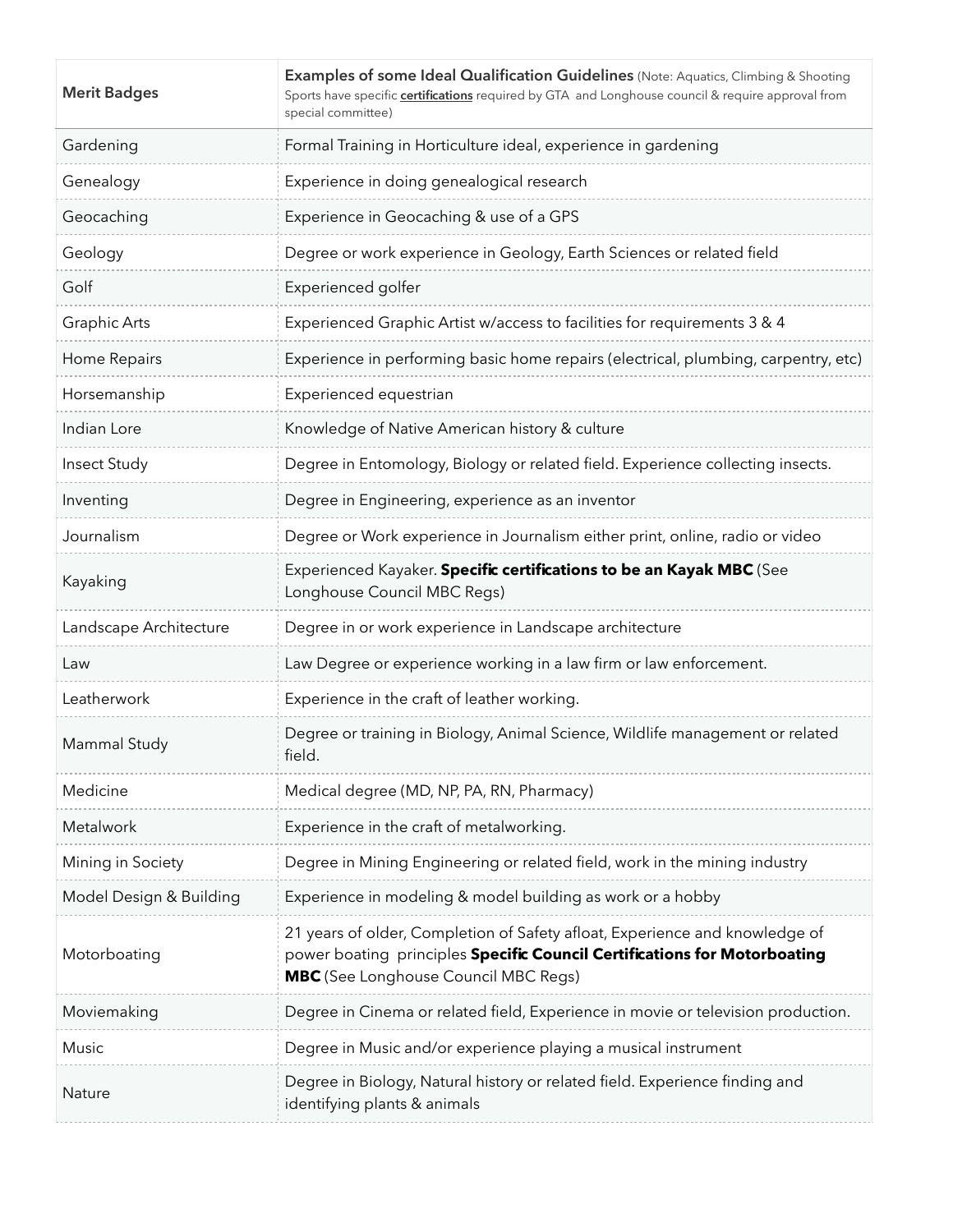| <b>Merit Badges</b>        | Examples of some Ideal Qualification Guidelines (Note: Aquatics, Climbing & Shooting<br>Sports have specific certifications required by GTA and Longhouse council & require approval from<br>special committee) |
|----------------------------|-----------------------------------------------------------------------------------------------------------------------------------------------------------------------------------------------------------------|
| Nuclear Science            | Degree in Physics or Nuclear Engineering, Work in Nuclear Plant, Understanding<br>of nuclear energy & related concepts. Access to nuclear materials & equipment.                                                |
| Oceanography               | Degree in Oceanography, related field or work experience in the field.                                                                                                                                          |
| Orienteering               | Experience in Orienteering, creation & running Orienteering courses.                                                                                                                                            |
| Painting                   | Experience in commercial or residential painting, or home maintenance                                                                                                                                           |
| Pets                       | DMV, Veterinary Medicine training or work experience, work experience in pet<br>care field, work at an animal shelter.                                                                                          |
| Photography                | Experienced photographer either professionally or as a hobby.                                                                                                                                                   |
| Pioneering                 | Experience in Pioneering (building of structures with poles, rope and knots)                                                                                                                                    |
| <b>Plant Science</b>       | Degree in Botany, Horticulture, Agronomy or related field, experience growing<br>plants                                                                                                                         |
| Plumbing                   | Training as licensed plumber, experience working as a plumber.                                                                                                                                                  |
| Pottery                    | Degree in Art, Ceramics or experience as a potter or sculptor.                                                                                                                                                  |
| Programming                | Degree in IT or related field, experience in computer programming.                                                                                                                                              |
| Public Health              | Public Health Administrator, Doctor, Nurse of other Health Care Provider, Degree<br>in Health care subject area                                                                                                 |
| Public Speaking            | Experience in Public Speaking, communications, knowledge of parliamentary<br>procedure                                                                                                                          |
| Pulp and Paper             | Degree in Paper Engineering or work experience in paper industry or paper<br>making                                                                                                                             |
| Radio                      | Licensed Amateur Radio operator or experience in radio design & operation                                                                                                                                       |
| Railroading                | Work in railroad industry or railroading as a hobby (Model railroading or rail<br>fanning)                                                                                                                      |
| Reading                    | English, Elementary education, or Library science degree, or experience in a<br>library                                                                                                                         |
| Reptiles & Amphibian Study | Degree in Biology or Animal Science, or experience with care of reptiles &<br>amphibians, Veterinarian science training                                                                                         |
| Rifle Shooting             | Specific certifications to be an Rifle Shooting MBC (See Longhouse MBC Regs)                                                                                                                                    |
| Robotics                   | Degree in robotics or experience in the design & building of robots                                                                                                                                             |
| Rowing                     | Experienced Rower, Specific certifications to be an Rowing MBC (See<br>Longhouse Council MBC Regs)                                                                                                              |
| Safety                     | Degree or work in the field of Public Safety, Law Enforcement or related field                                                                                                                                  |
| Salesmanship               | Work experience as a salesperson                                                                                                                                                                                |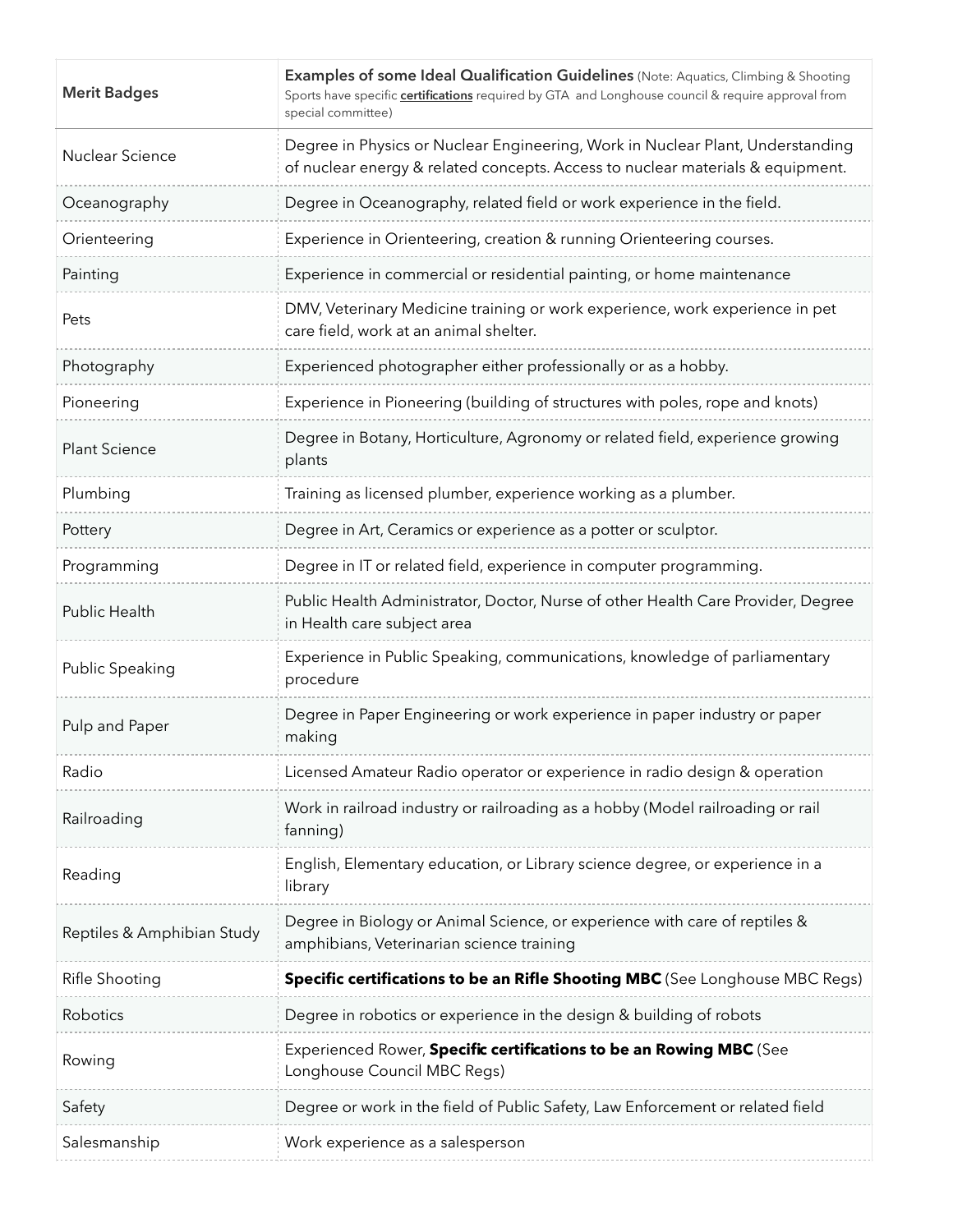| <b>Merit Badges</b>       | Examples of some Ideal Qualification Guidelines (Note: Aquatics, Climbing & Shooting<br>Sports have specific certifications required by GTA and Longhouse council & require approval from<br>special committee)                      |
|---------------------------|--------------------------------------------------------------------------------------------------------------------------------------------------------------------------------------------------------------------------------------|
| Scholarship               | Experience in field of Education                                                                                                                                                                                                     |
| <b>Scouting Heritage</b>  | Familiarity with the history of the Scouting Movement                                                                                                                                                                                |
| Scuba Diving              | Specific certifications to be an Scuba MBC (See Longhouse MBC Regs)                                                                                                                                                                  |
| Sculpture                 | Degree or formal training in Art or experience as a sculptor.                                                                                                                                                                        |
| Search & Rescue           | Training and experience as a first responder or in a search & rescue team                                                                                                                                                            |
| Shotgun Shooting          | Specific certifications to be an Shotgun MBC (See Longhouse Council MBC<br>Regs)                                                                                                                                                     |
| Signs, Signals & Codes    | Knowledge/Experience with codes (Morse, semaphore, braille), signaling &<br>cyphers                                                                                                                                                  |
| Skating                   | Experienced ice, roller or in-line skater                                                                                                                                                                                            |
| <b>Small Boat Sailing</b> | Experienced sailor (non-motorized) with knowledge of seamanship & various<br>types of small sailboats. Specific certifications to be an Small Boat Sailing MBC<br>(See Longhouse Council MBC Regs)                                   |
| <b>Snow Sports</b>        | Experience in downhill skiing, country skiing, snowboarding or snowshoeing.                                                                                                                                                          |
| Soil & Water Conservation | Degree in Resource Management or related field, or work experience in soil &<br>water conservation, water management                                                                                                                 |
| Space Exploration         | Knowledge of the field of Space Exploration from work experience or as a hobby<br>(model rocketeer)                                                                                                                                  |
| Sports                    | PhysEd teacher, trainer or coach                                                                                                                                                                                                     |
| <b>Stamp Collecting</b>   | <b>Active Philatelist</b>                                                                                                                                                                                                            |
| Surveying                 | Degree in Surveying, Mapping, GIS or work experience as a surveyor                                                                                                                                                                   |
| Textile                   | Experience in use or production of textiles as a profession or hobby                                                                                                                                                                 |
| Theater                   | Degree or experience in Theater in production or as an actor                                                                                                                                                                         |
| <b>Traffic Safety</b>     | Degree or work experience in Traffic Safety,, Public Safety or Law enforcement                                                                                                                                                       |
| Truck Transportation      | Work experience in field of Logistics & Truck Transportation                                                                                                                                                                         |
| Veterinary Medicine       | DMV, Veterinary Medicine training or work experience,                                                                                                                                                                                |
| <b>Water Sports</b>       | Specific certifications to be an Water Sports MBC (See Longhouse Council<br>MBC Regs). Current Safe Swim Defense Training (valid for 2 yrs) required.<br>Experience in waterskiing and/or wake boarding. CPR & First Aid are a plus. |
| Weather                   | Degree in Meterology, Earth Science or related field, work experience in the field<br>or as an experienced weather observer.                                                                                                         |
| Welding                   | Work experience as a welder                                                                                                                                                                                                          |